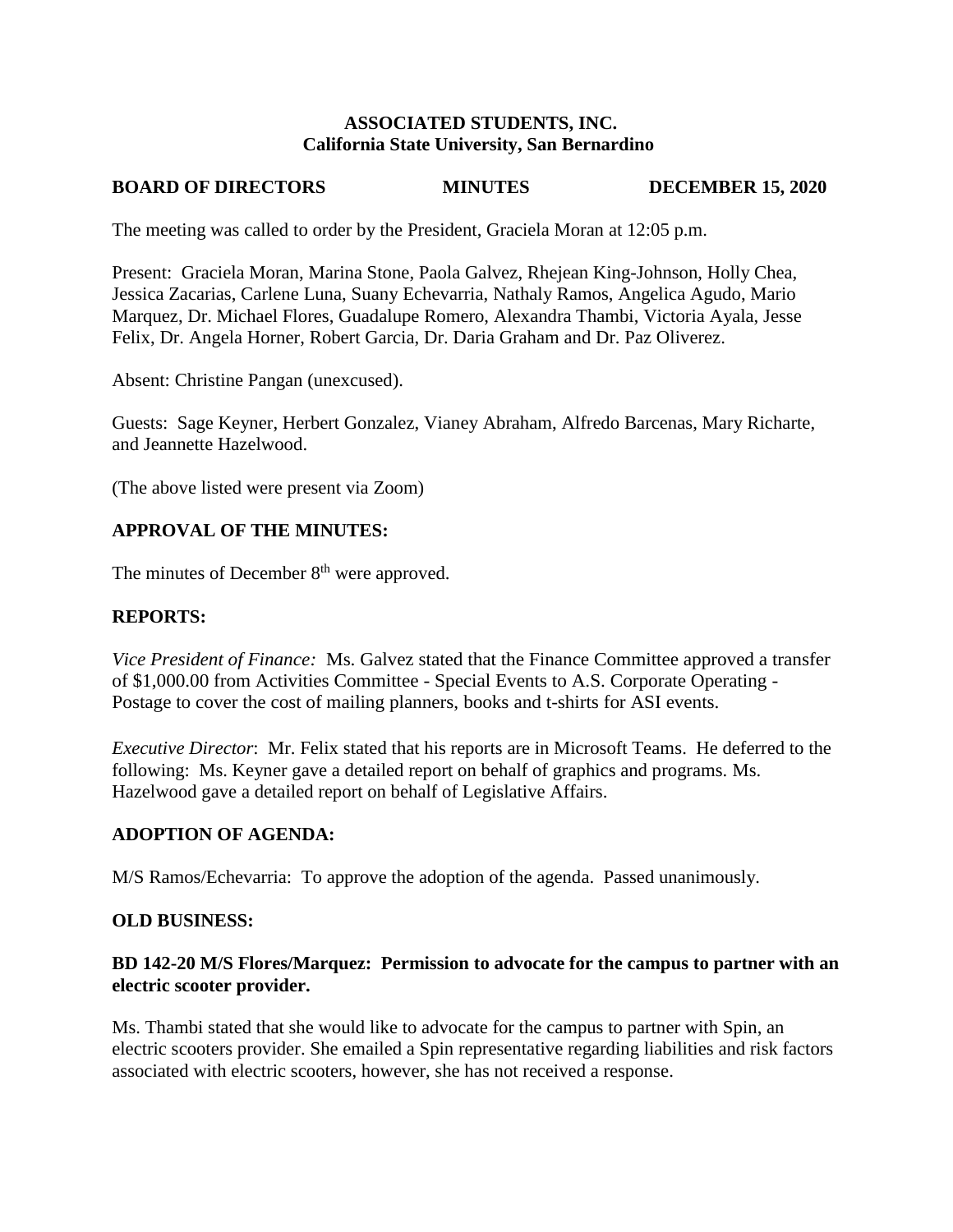#### *Minutes*

Dr. Oliverez stated that she would like to know what kind of insurance the provider has and recommended that Ms. Thambi meet with Risk Management.

Ms. Agudo inquired whether students have been surveyed. Ms. Moran stated that students have not been surveyed.

Ms. Echevarria recommended that they survey students to receive feedback.

Discussion ensued.

Mr. Felix recommended that this item be tabled in order to conduct further research.

M/S: Felix/Flores: To table BD 142-20 until the first meeting of the 2021 Academic year. Passed (17/0/0).

#### **NEW BUSINESS:**

#### **BD 144-20 M/S Felix/Ayala: Selection of date and time for Spring 2021 BoD meetings.**

Mr. Felix instructed the Board to fill out the meeting availability worksheet in Microsoft Teams. The Board was given five minutes to fill out the worksheet. He stated that based on the worksheet results the following times were chosen: Tuesdays from 6:00 p.m. to 8:00 p.m., Wednesdays from 4:00 p.m. to 6:00 p.m. and Thursdays from 12:00 p.m. 2:00 p.m.

Discussion ensued.

Ms. Stone stated that holding Board meetings during Coyote Hour is beneficial since students are available to attend the meetings.

Ms. Chea recommended that they use a ranked voting system. Dr. Horner seconded the recommendation.

Ms. Agudo inquired into why the meeting time is being changed.

Ms. Moran stated that Dr. Oliverez and Dr. Graham requested that the Board change the BoD meeting time to keep Coyote Hour open for other events.

Ms. Ramos stated that she scheduled her classes around the 12:00 p.m. to 2:00 p.m. meeting time since she knew it was important to attend all Board meetings.

Mr. Felix stated that he created a ranked voting system and sent the Board a link to vote.

Ms. Ayala stated that the selection should have been handled better.

M/S Ayala/Ramos: To extend the BoD meeting for 10 minutes. Passed unanimously.